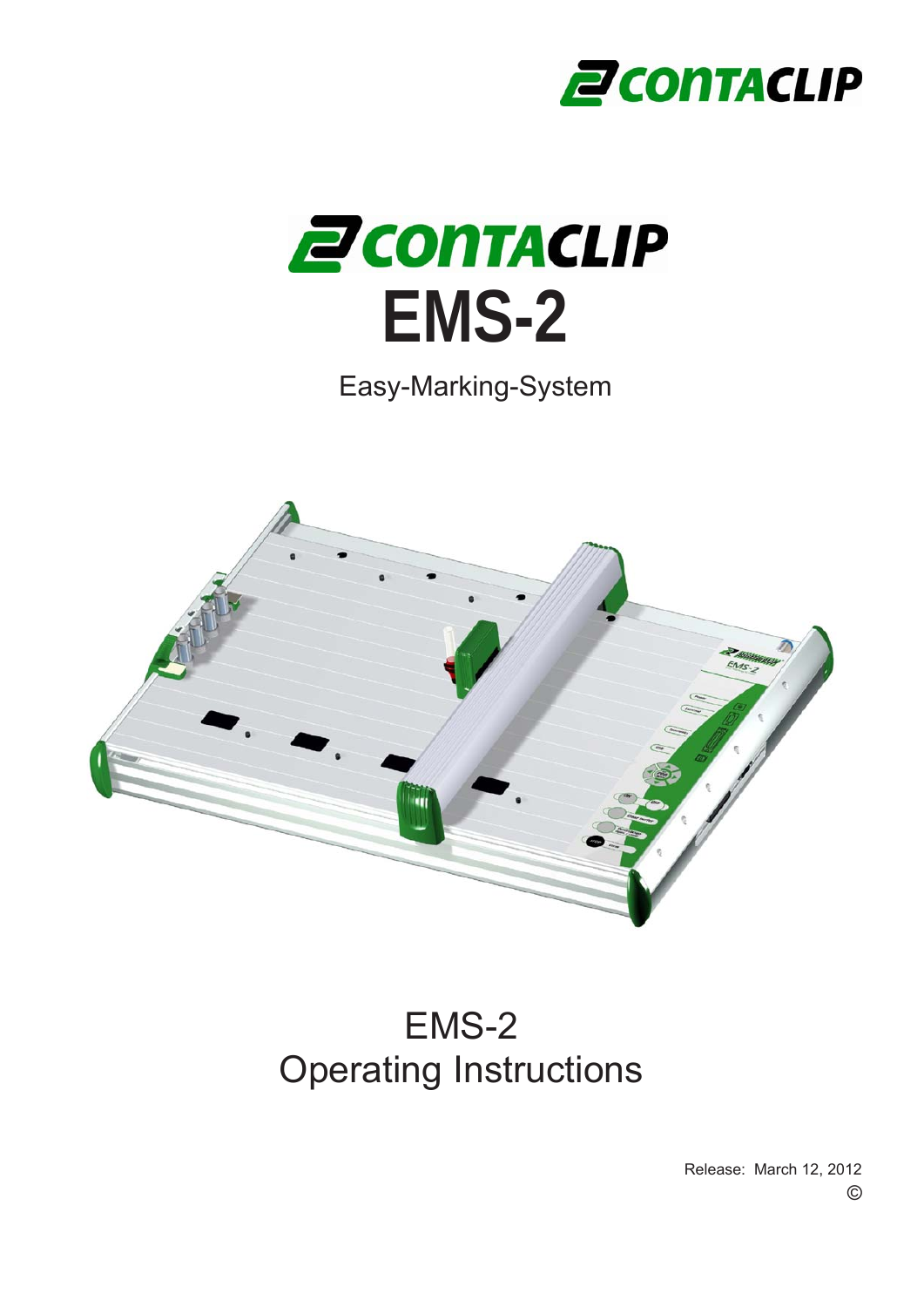



Easy-Marking-System

## **Operating Instructions** EMS-2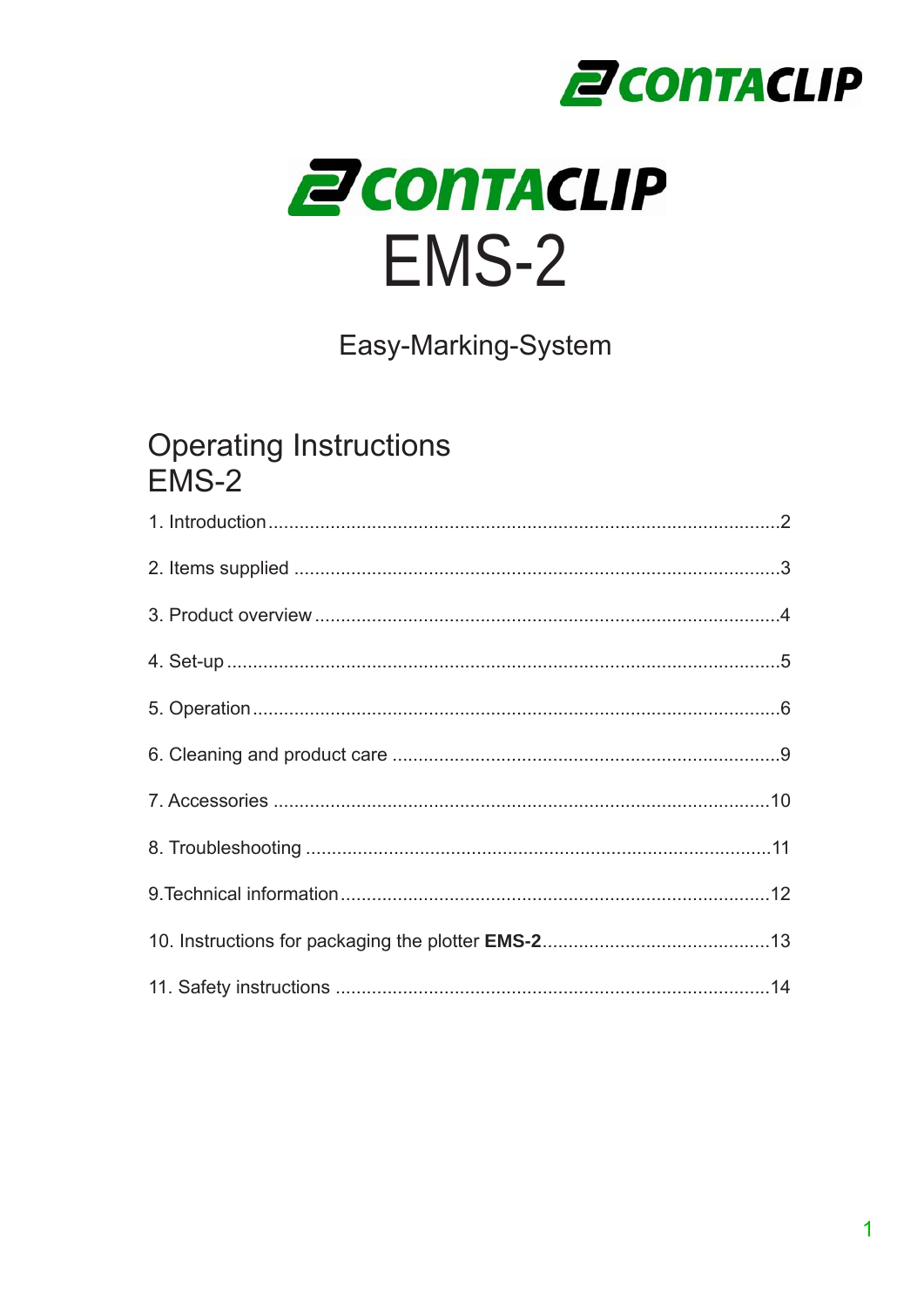

#### **1. Introduction:**

Thank you for purchasing the **EMS-2**, a flexible plotter that helps you label marking elements quickly and easily.

- **Rugged construction in stylish aluminium**
- Labelling area A3 size 440 mm x 305 mm, A4 size 220 mm x 305 mm
- $\blacksquare$  Easy to change fixtures to suit a variety of marking elements
- Automatic fixture recognition largely avoids the need to select marking elements
- **Optimum plotter pen seal. The pens can be stored in the plotter's pen station**
- Auto calibration no adjustment necessary
- Capable of labelling marking elements up to 10.5 mm in height. Special solutions for up to 15 mm are possible
- **Universal power supply of 100-240V AC**
- $\blacksquare$  The special start-up function for the plotter pens ensures neat labelling right from the very first marking element
- **PC** interfaces: centronics parallel and USB ports
- Control language: HPGL
- $\blacksquare$  I/O interface for connecting peripheral equipment, e.g. handlings, etc.
- $\blacksquare$  Material held in place by vacuum contact (option)
- **Possible to update EMS-2 software through PC connection and downloading from** the Internet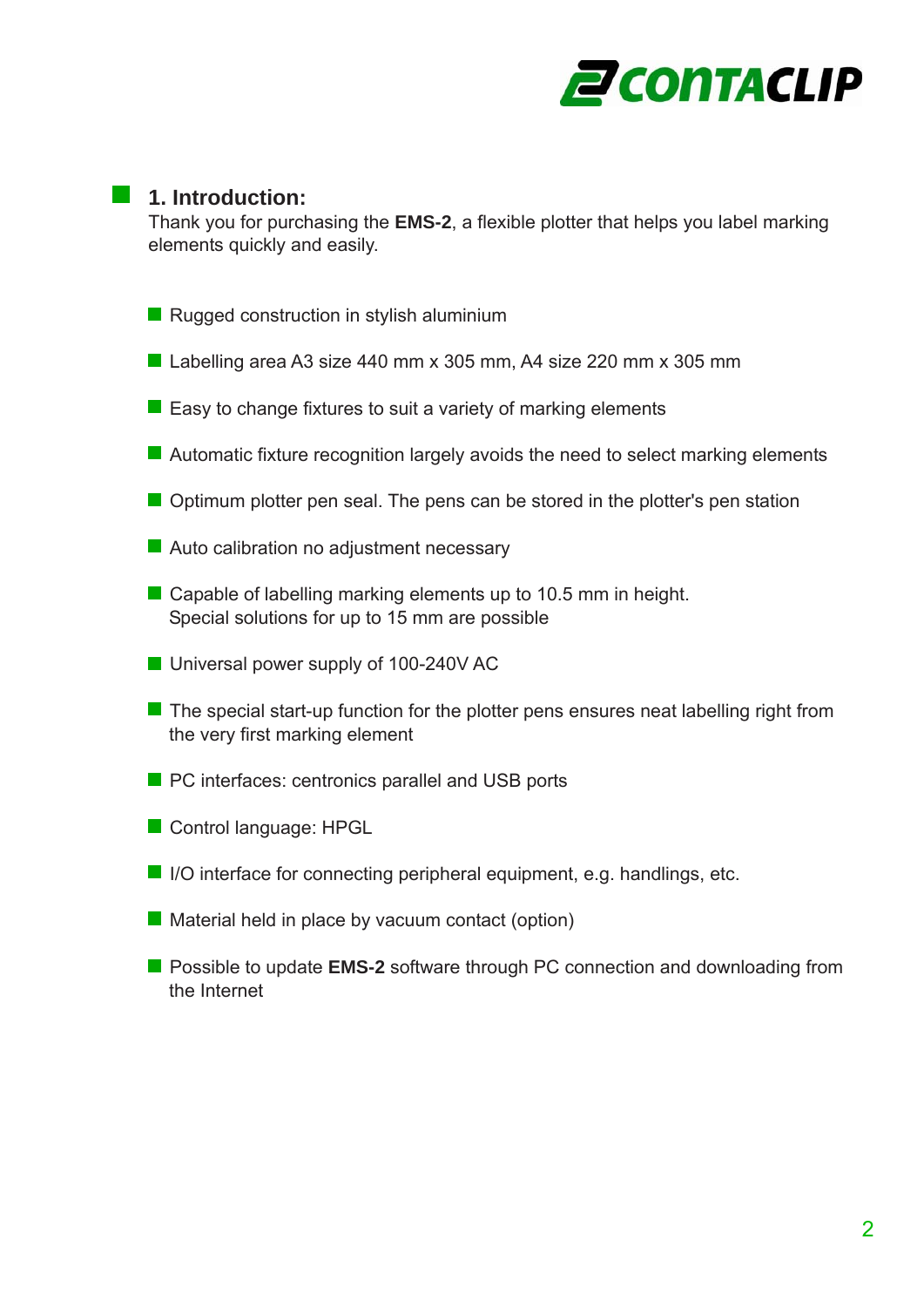

### **2. Items supplied**

Please check you have received all the items supplied with your labelling device (see list below).

Please retain the packaging in case you need to return the device.

The following items are supplied as standard:

- **1. Plotter EMS-2**
- 2. Power supply with corresponding mains power cord
- 3. USB cable
- 4. Operating instructions







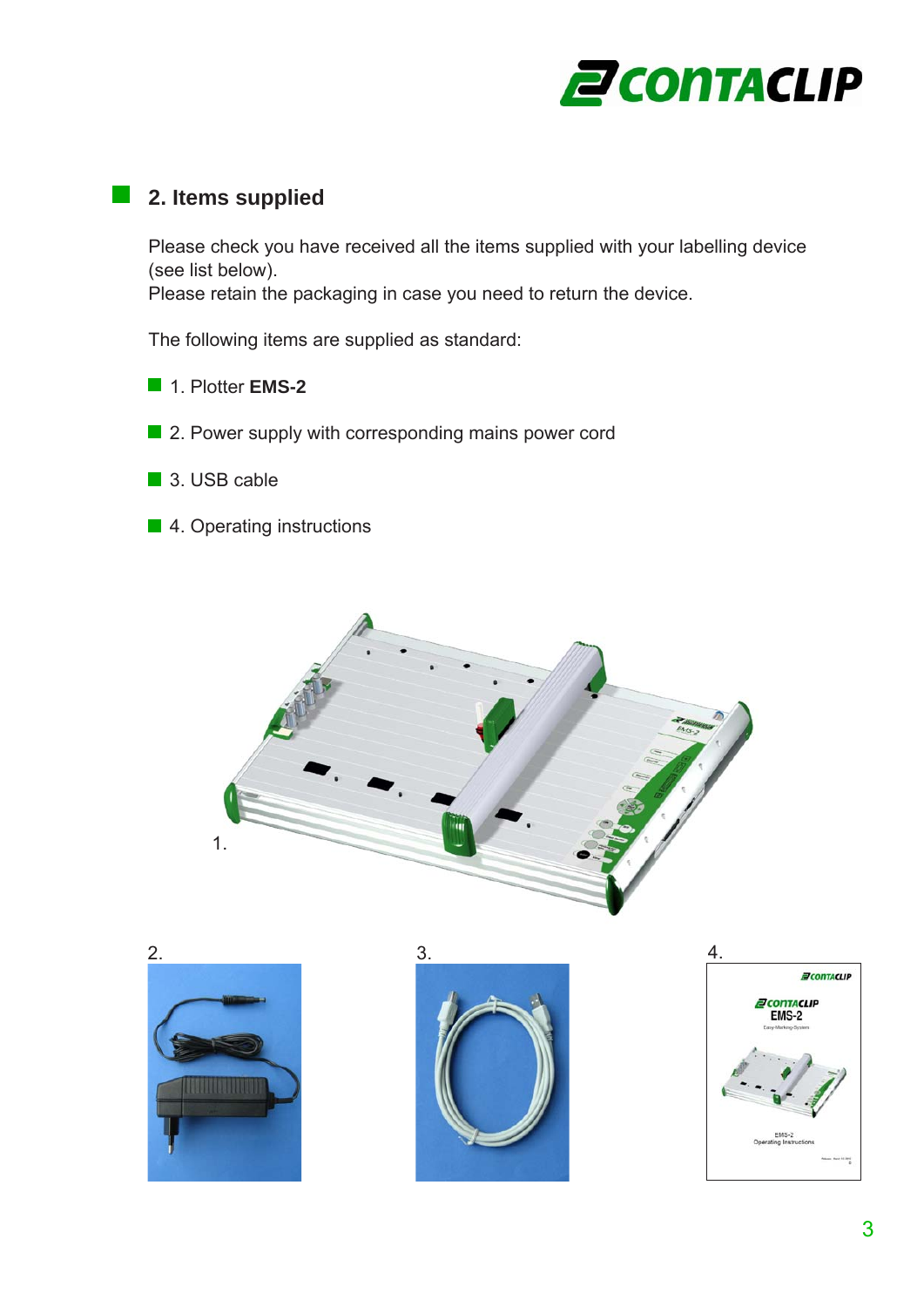

## **3. Product overview**



- 1) Plotting area
- 2) Pen station
- 3) Sealed storage holders in pen station
- 4) Start-up writing area
- 5) Pin stops for fixtures
- 6) Vacuum supply for the individual segments
- 7) Penholder
- 8) Drop pen unit
- 9) Vacuum connection point
- 10) Mains connection
- 11) Interface for optional external devices
- 12) Centronics printer port
- 13) USB port
- 14) Control panel/control keys
- 15) Writing arm
- 16) Fixture recognition sensors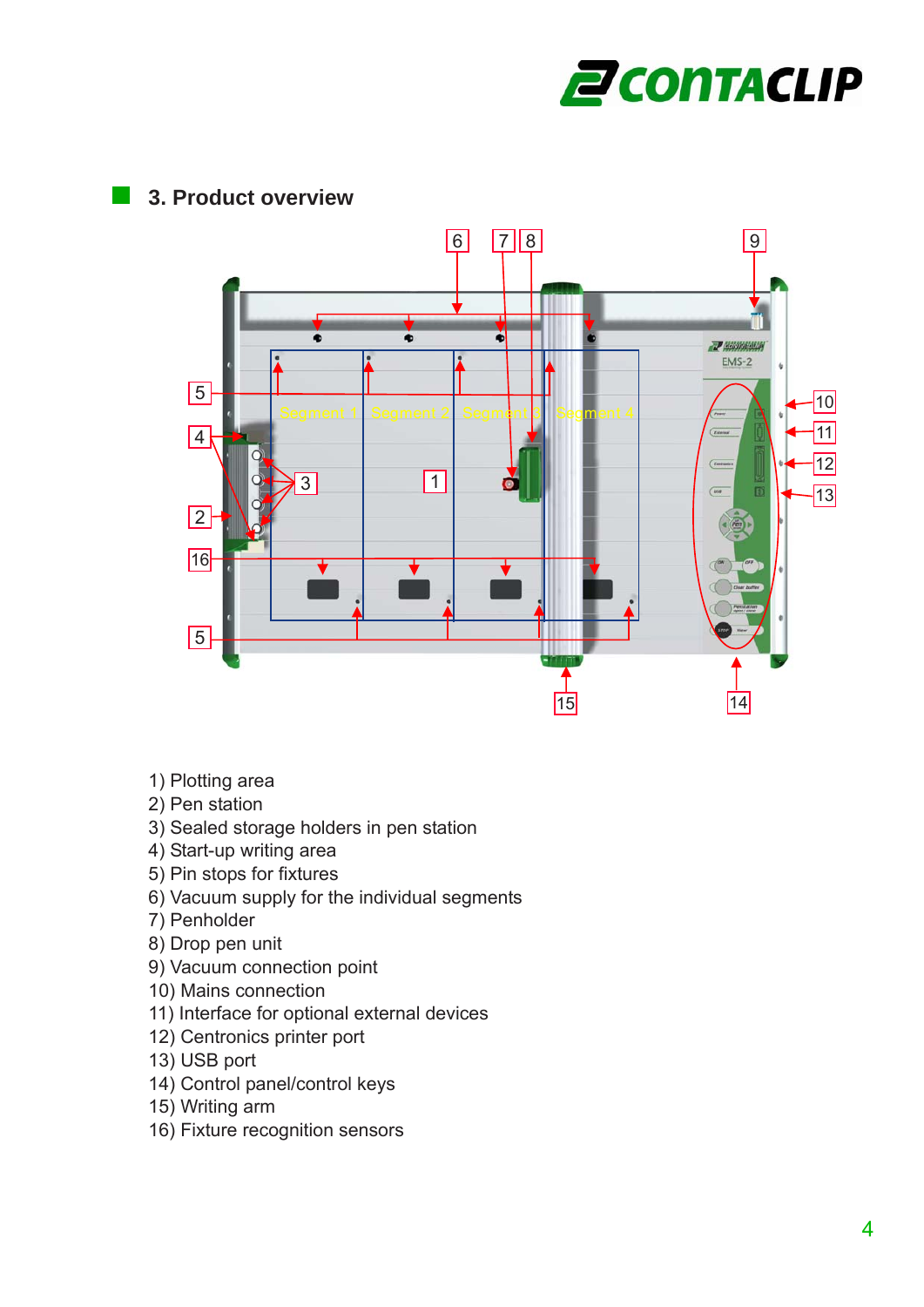

## **4. Setting up the Plotter EMS-2**

#### LOCATION

A dry, dust-free room is the ideal environment for the plotter. If possible, do not install the device in damp or very dusty areas. Do not expose the system to direct sunlight. Please ensure that the connections on the right-hand side of the device are accessible at all times. Position the **EMS-2** firmly on the work surface where it is to be used, ensuring it is level.

Please ensure that the writing arm can move freely and is not obstructed by other objects.

#### **CONNECTIONS**

Plug the device into a correctly installed mains socket using the power supply included with the product.

The power supply features a variable AC input voltage of 100-240V~50-60Hz.

The power connection can be replaced by way of adapter plugs.

Plug the connector from the output cable on the power supply into the top right-hand side of the plotter.

Then hook up the device using the USB cable provided. The respective port is located on the right-hand side of the **EMS-2**.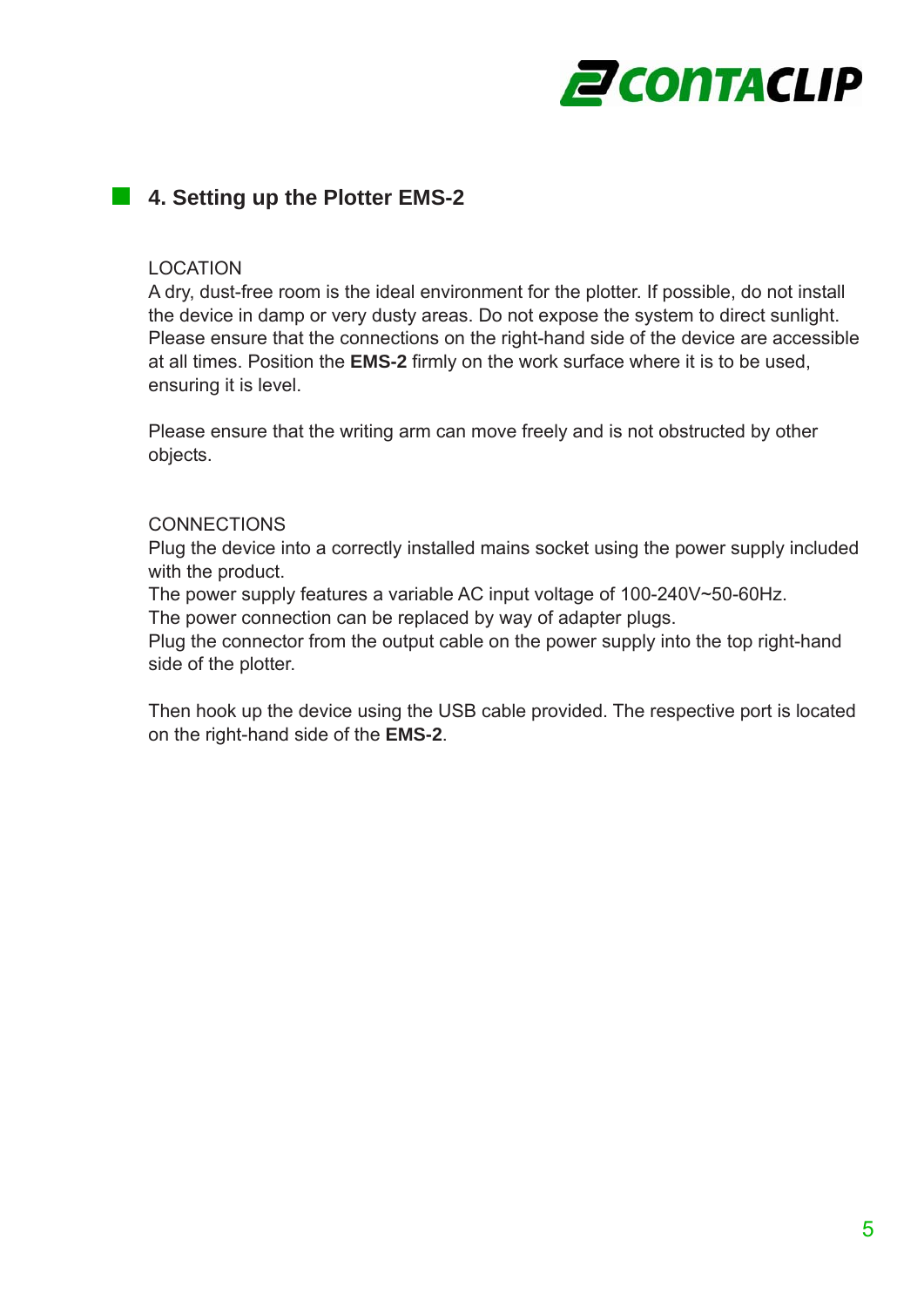

## **5. Operation**

Once you have installed the **EMS-2** and connected the power supply and data cable, you can switch the plotter on.

#### *Important*:

Before switching the device on please ensure that there are no objects on the writing/plotting area which might prevent the writing arm from moving freely.

All settings and commands are entered using the control panel.



#### ON/OFF buttons

The ON/OFF buttons are used to activate and deactivate the device. When the plotter is switched on, the writing arm moves to the top right-hand corner of the labelling area and auto calibration takes place. The green light comes on when the system is ready for use and to receive data from the PC.

#### Clear buffer

If the **EMS-2** contains data the yellow light will come on. You can delete this data by pressing the 'Clear buffer' key.

To do this the system must be in stop mode (red light on).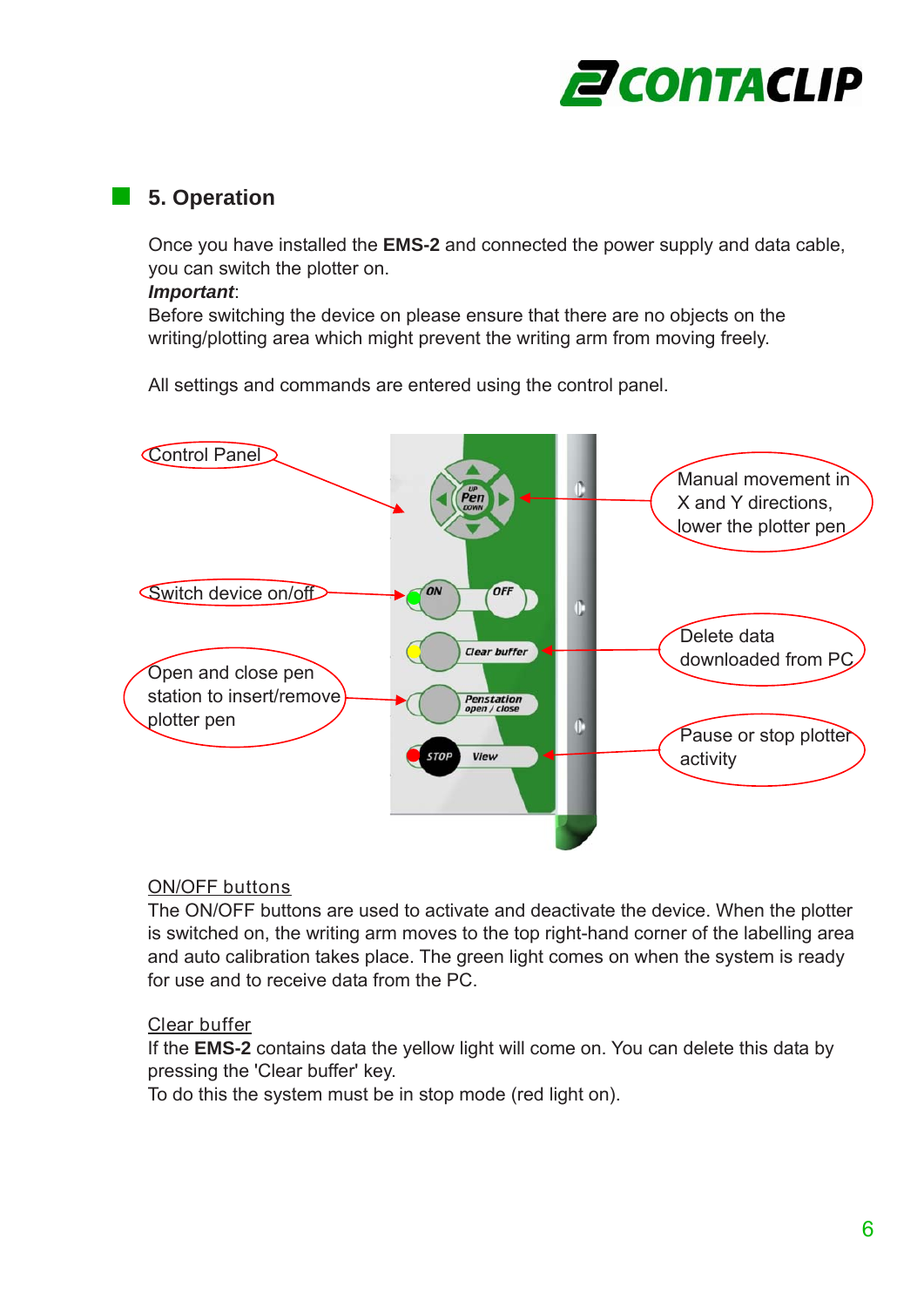

#### Open/close pen station

Before using the **EMS-2**, insert the plotter pen with the desired tip width into the pen station.

#### *Important:*

Only plotter pens of the types shown here may be used as the sealing system is designed specifically for these plotter pens. Using other plotter pens and writing instruments may damage the device.



To insert plotter pens into the pen station, press the

'Penstation open/close' key. This is only possible when the system is in stop mode. When the pen station has been opened, you can insert the plotter pens into the corresponding storage holders and then re-close the pen station by pressing the open/close key again.

#### *Please note:*

Do not leave the pen station open for extended periods as there is a danger the pens will dry out. You can leave plotter pens in the pen station because the optimised seal largely prevents pens from drying out. If the storage holders become soiled over time you can replace them. The procedure for changing the storage holders can be found in the accessories section.

 *Please note:*

Should you wish to use other plotter pens with HP fixing system, you must insert them directly into the writing arm holder and ensure that they are not stored in the pen station.

#### Stop/view key

If the 'stop/view' key is activated while the plotter is in action, the job will pause immediately and the plotter pen will move into the top right-hand corner. The red light will signal the interruption. Pressing the key again will calibrate the writing arm and the plotter will continue with the job. The red light will go out.

#### *Important:*

Inserting a pen into the writing arm holder by hand can involve inadvertently moving the writing arm and compromising calibration. After inserting the pen, press the 'stop/ view' key twice in succession to recalibrate the system.

#### Cursor keys / Pen up/down key

These keys can be used to move the writing arm manually in all directions. The 'pen up/down' key lowers and raises the plotter pen. The system must be in stop mode.  *Please note:*

These key functions are not used for normal operation. They are intended solely for adjusting settings and carrying out servicing.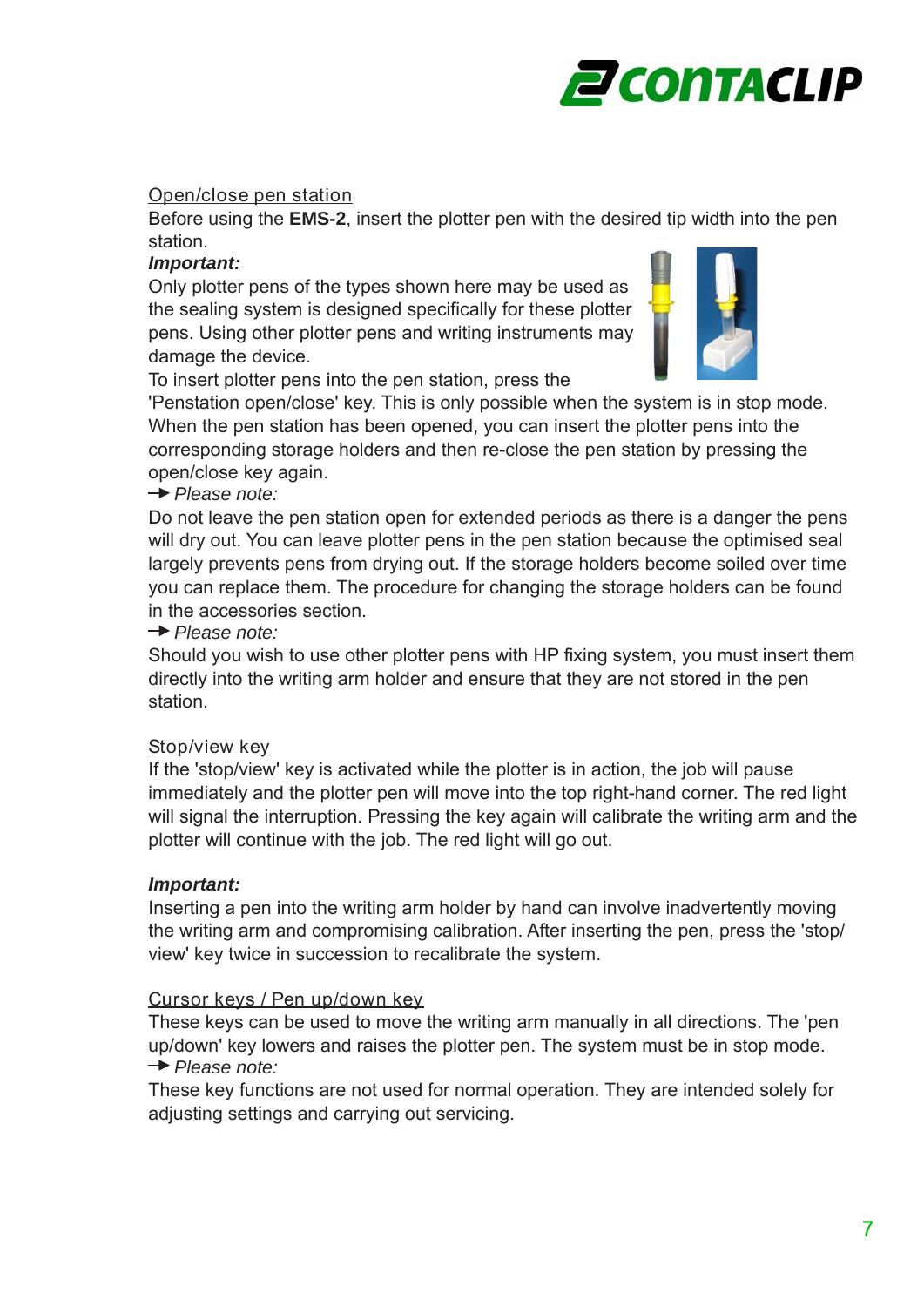

#### Placing the fixtures on the Plotter

There are eight pin stops on the plotting area where up to four different fixtures can be loaded. Different fixtures are available depending on the size of the marking elements. They can occupy one, two or four segments on the plotting area.

#### **→ Please note:**

When fitting fixtures or inserting marking elements into the fixtures it is possible for the writing arm to be moved out of place, altering the calibration.

If the writing arm is moved, press the 'stop/view' key twice in succession to recalibrate the system.



Different size fixtures:

#### Placing the elements in the fixtures

Choose the appropriate fixture for the elements to be labelled and insert the elements carefully into the fixture. You can also add the elements first and then place the fixtures in the plotter.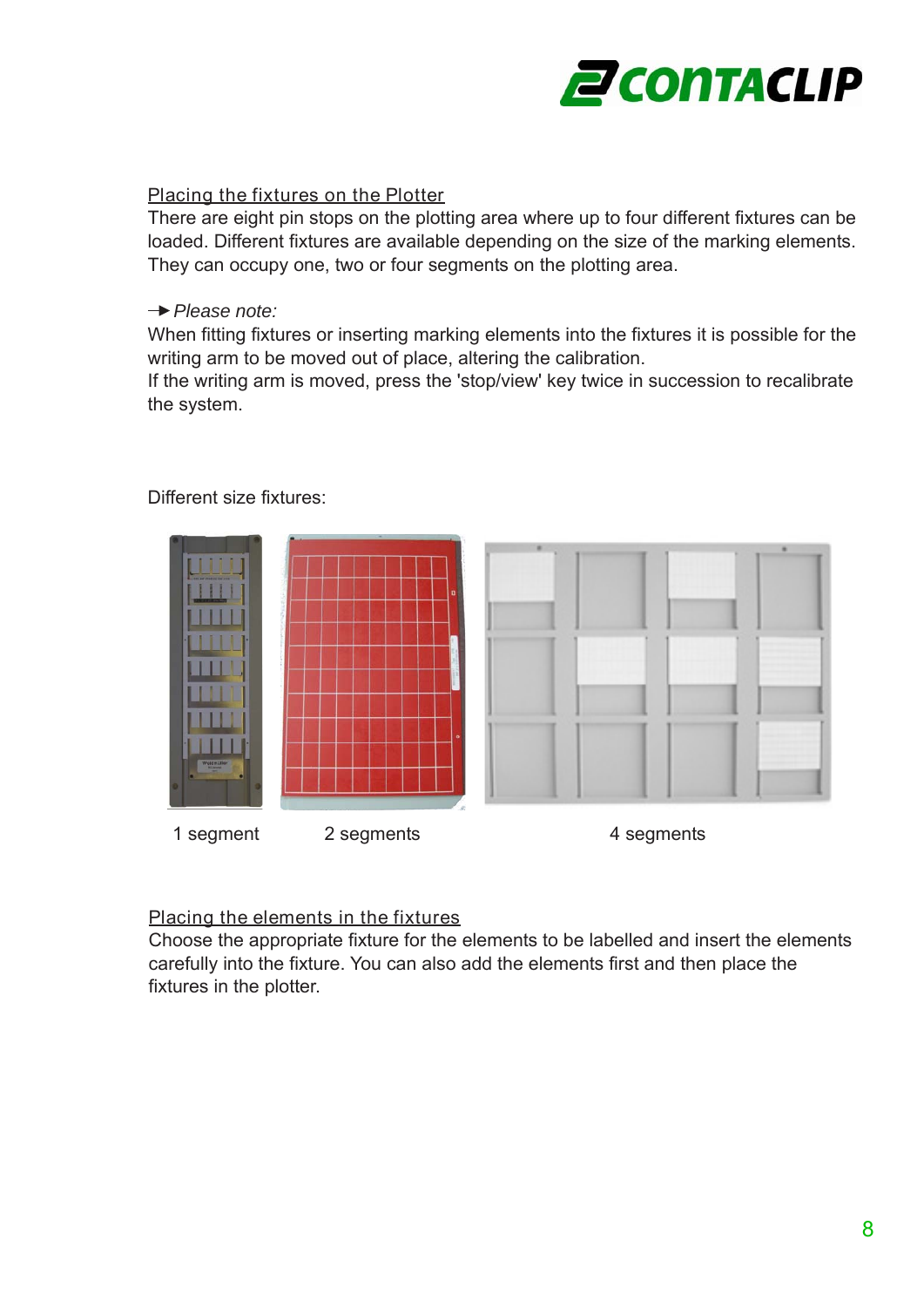

#### **6. Cleaning and product care**

Protect the **EMS-2** from dust and other dirt. When not in use, cover the plotter. A special cover is available as an accessory.

Wipe the device occasionally after use with a dry, lint-free cloth or a mild cleaning agent.

If the pen station storage holders are heavily soiled, please replace them. The description for the sealed unit can be found in the section on accessories.

#### *Important:*

Under no circumstances use harsh cleaning products to clean the plotter. Never oil the mechanical parts of your plotter.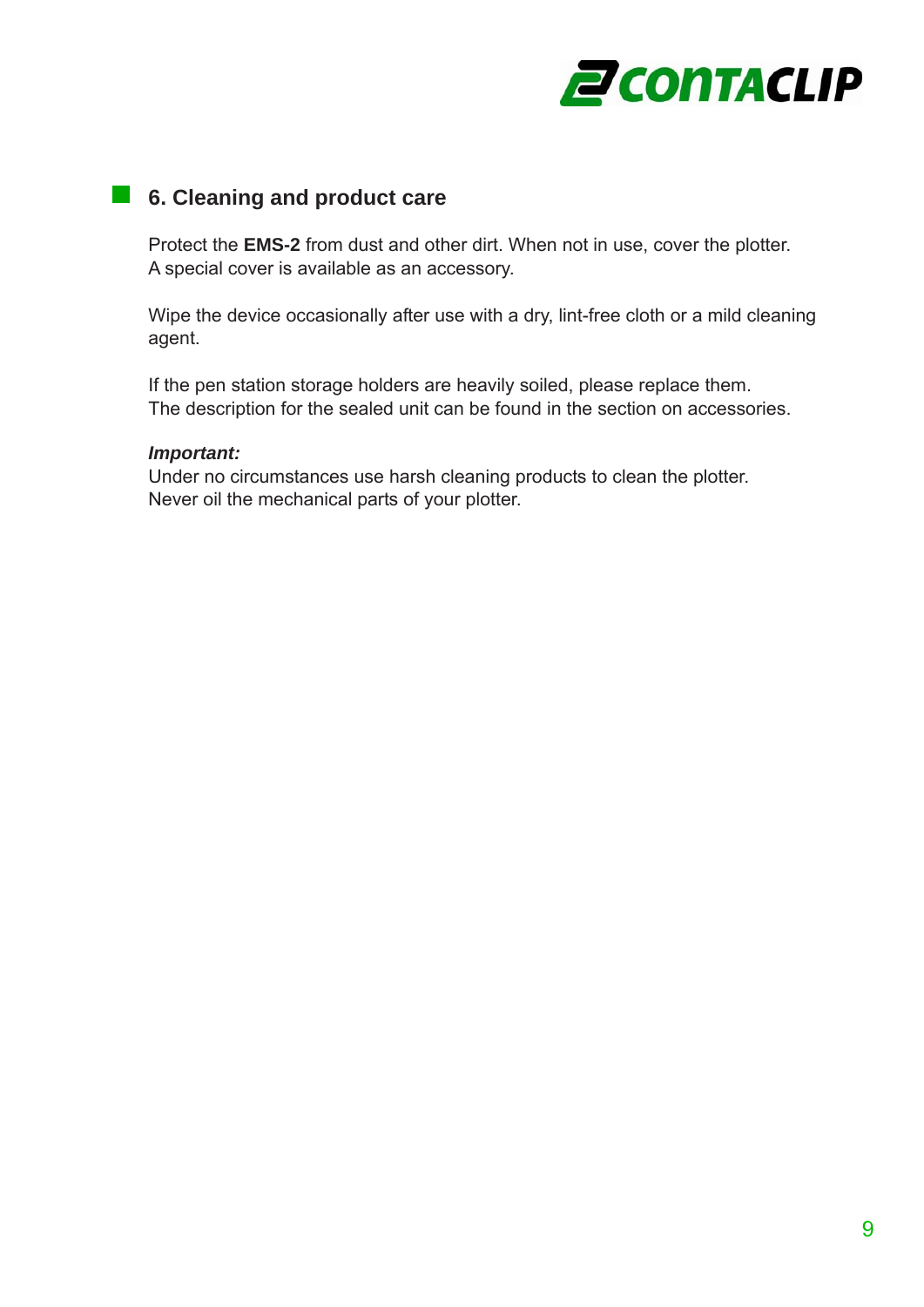

#### **7. Accessories**

| <b>Plotter Pen-R</b>       | available in six tip-widths          |
|----------------------------|--------------------------------------|
| Ink Cartridges             | Pen storage stand                    |
| Plotter Pen-D              | available in six tip-widths          |
| <b>Cleaning Set</b>        | Pen Cleaner<br><b>Cleaning Fluid</b> |
| <b>Dust Protection Cap</b> | Service Kit for Pen-Station          |

TO EXCHANGE A SEALING UNIT IN THE PEN STATION:

To remove the sealing station from the pen station:



To insert the sealing station into the pen station:







TO REMOVE ONE OF THE SEALING UNITS FROM THE PEN STATION: Firstly open the pen station by pressing the "Open/Close-button". Apply the enclosed key to the sealing unit as illustrated and carefully lever the sealing unit out of the holding device.

TO INSERT AND ADJUST ONE OF THE SEALING UNITS: Insert the new sealing unit into the pen station. Press the sealing unit carefully up to the limit-stop into the aluminium tube. Now, by use of the key, adjust the sealing unit until the key is parallel with the plotter surface. The opening at the side of the sealing unit should now be centered.

TO EXCHANGE THE PRIMING PLATES (for starting the plotter pen): The small plates can be removed by pulling them out sideways. Insert the new ones by sliding them into the guide at the side of the clamping device until they fit tightly.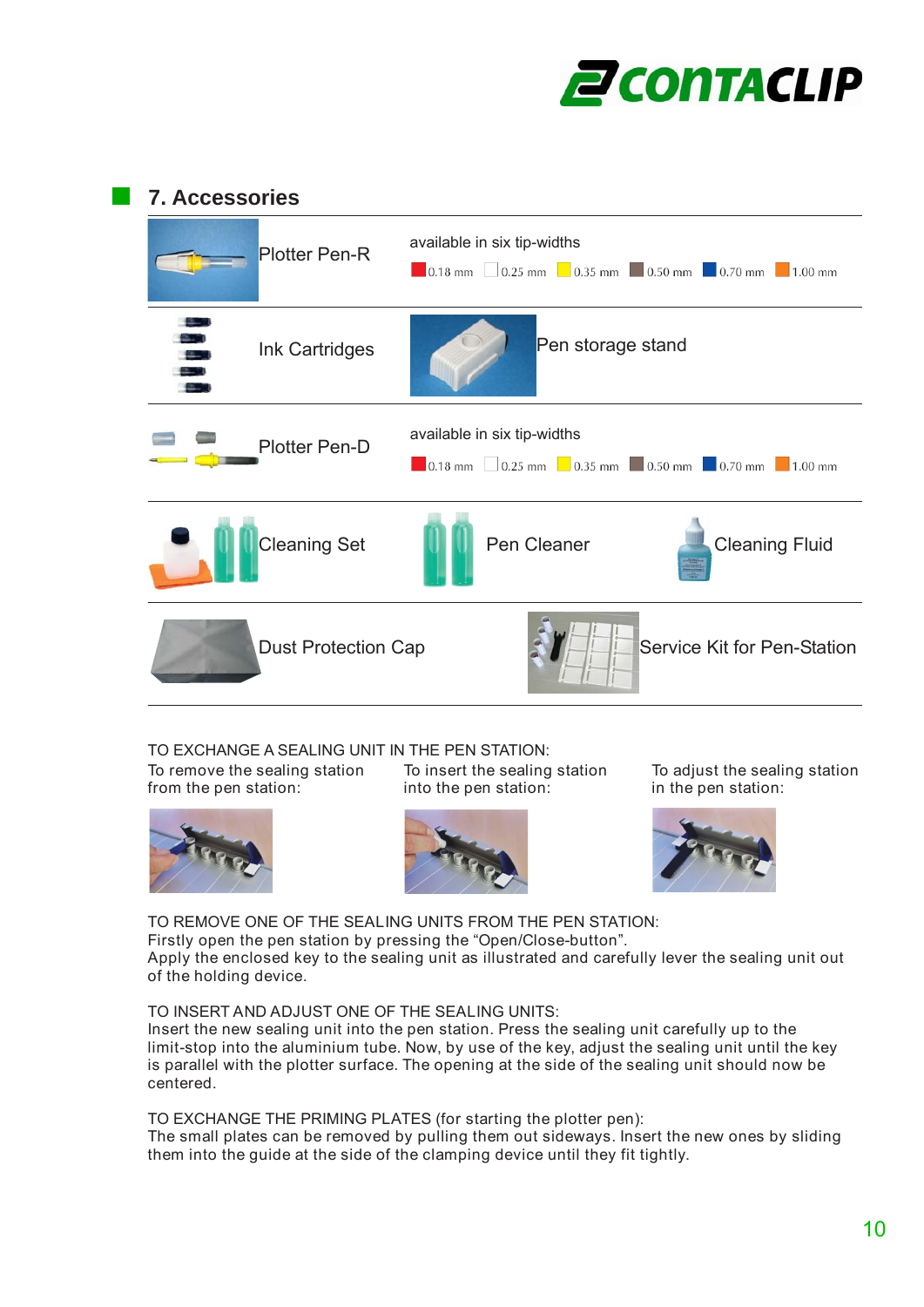

## **8. Troubleshooting**

If your plotter **EMS-2** is not functioning correctly, please check the following:

| Device fails to switch on                                                       | Check whether the mains plug and connecting plug<br>are plugged in correctly.<br>Check whether the socket being used is functioning<br>properly. Is the green light on the power supply<br>illuminated? If not, please replace the power supply. |
|---------------------------------------------------------------------------------|--------------------------------------------------------------------------------------------------------------------------------------------------------------------------------------------------------------------------------------------------|
| Plotter does not respond to<br>data downloaded from PC                          | Is the interface cable connected properly?<br>Replace the data cable if necessary.<br>Is the correct interface on the PC being used?                                                                                                             |
| No labelling is taking place<br>even though a plotter pen has<br>been inserted. | Check whether the plotter pen has dried out or if<br>there is sufficient ink in the pen.<br>Refill or replace the pen if necessary.                                                                                                              |
| Poor labelling quality, uneven<br>line thickness, missing items                 | The plotter pen tip may be soiled. Clean the tip<br>carefully using a lint-free cloth dipped inspecial<br>cleaning fluid.<br>Replace the plotter pen if necessary.                                                                               |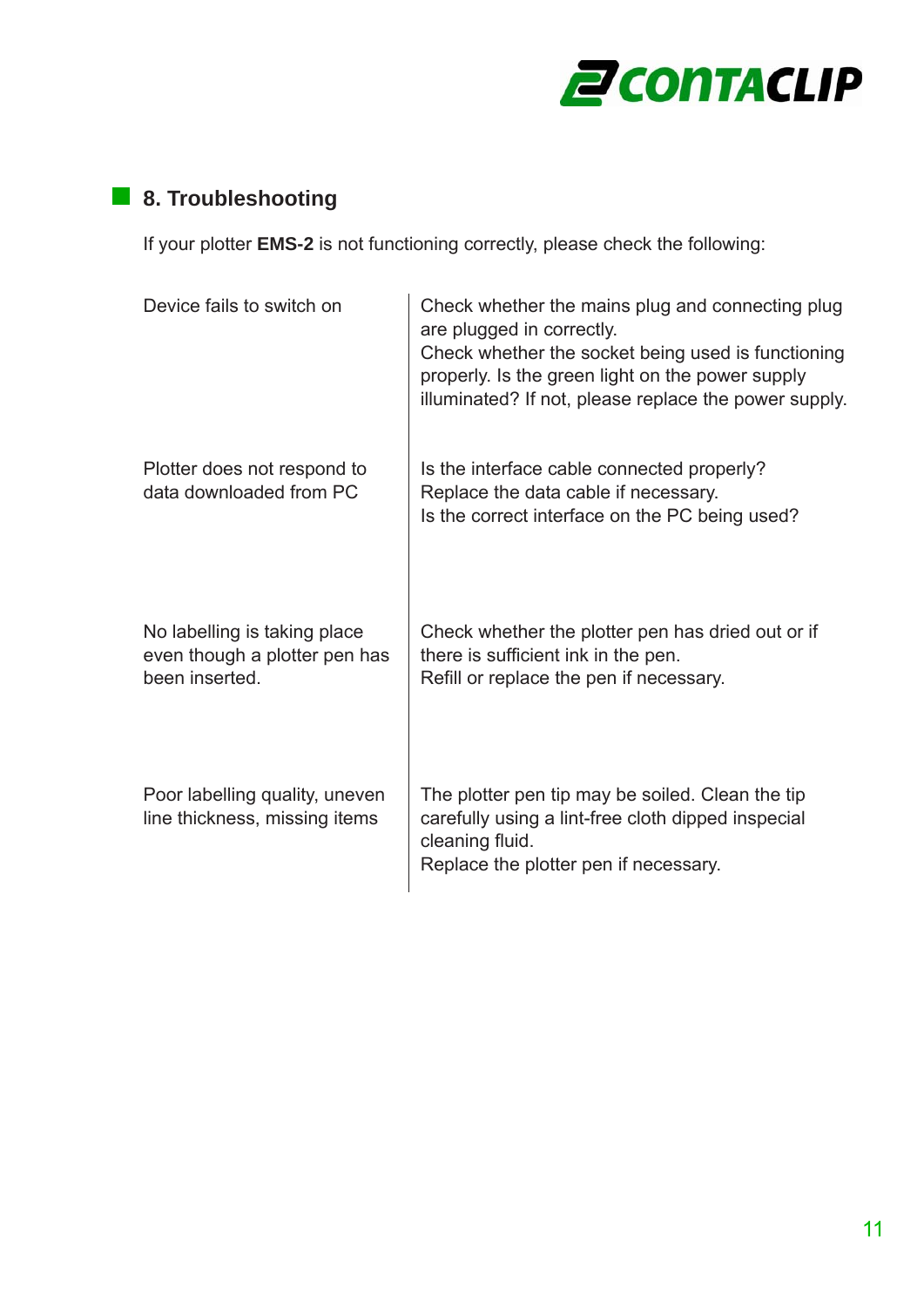

## **9. Technical Information**

**EMS-2** plotter specifications

| Type of plotter:                                          | <b>Flatbed plotter</b>                                                                                                                       |
|-----------------------------------------------------------|----------------------------------------------------------------------------------------------------------------------------------------------|
| Maximum plotting area:                                    | A3: 440 mm x 305 mm, A4: 220 mm x 305 mm                                                                                                     |
| Plotting speed:                                           | Max. 40 cm/s                                                                                                                                 |
| Plotter pen:                                              | Special plotter pens with HP fixing                                                                                                          |
| Ports:                                                    | Parallel (centronics) / USB Level 1.1                                                                                                        |
| Control language:                                         | Based on HP-GL 7475A                                                                                                                         |
| Buffer:                                                   | <b>16 MB</b>                                                                                                                                 |
| Drive:                                                    | Two-phase step motor                                                                                                                         |
| Pen station:                                              | Max. 4 plotter pens with double seal                                                                                                         |
| Addressable resolution:                                   | $.01$ mm                                                                                                                                     |
| Repeat accuracy:                                          | $.05$ mm                                                                                                                                     |
| Repeat accuracy after pen change: .05 mm with optimum pen |                                                                                                                                              |
| Power supply:                                             | Via separate power supply with exchangeable<br>mains power connection                                                                        |
| Power supply input voltage:                               | 100-240V AC 50-60Hz                                                                                                                          |
| Power supply input current:                               | .7 A max.                                                                                                                                    |
| Power supply output voltage:                              | 24 V DC                                                                                                                                      |
| Power supply output current:                              | 1.25 A max.                                                                                                                                  |
| <b>Environmental conditions:</b>                          | In use: $10^{\circ}$ C-35 $^{\circ}$ C<br>35%-75% relative humidity<br>Storage: $-10^{\circ}$ C $-50^{\circ}$ C<br>10%-90% relative humidity |
| Safety certificate:                                       | EN 60950-1                                                                                                                                   |
| Interference safety compliance:                           | EN 55022 B<br>EN 61000-4-2 to 6<br>EN 61000-4-11                                                                                             |
| Dimensions:                                               | A3: 660 mm (A4: 440 mm) x 440 mm x 125 mm                                                                                                    |
| Weight:                                                   | A3: Approx. 8 kg, A4: Approx. 6 kg                                                                                                           |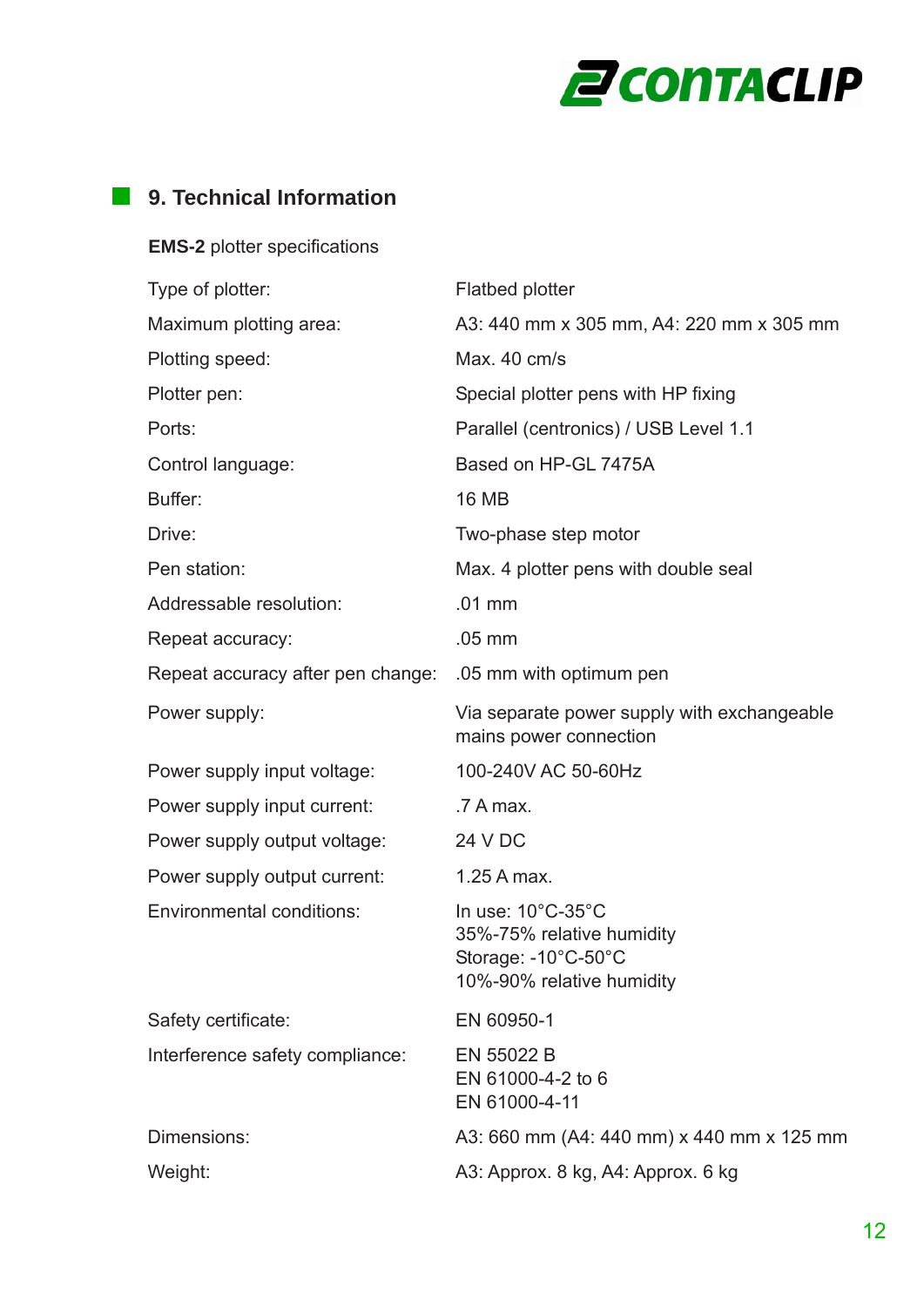

## **10. Instructions for packaging the plotter EMS-2**

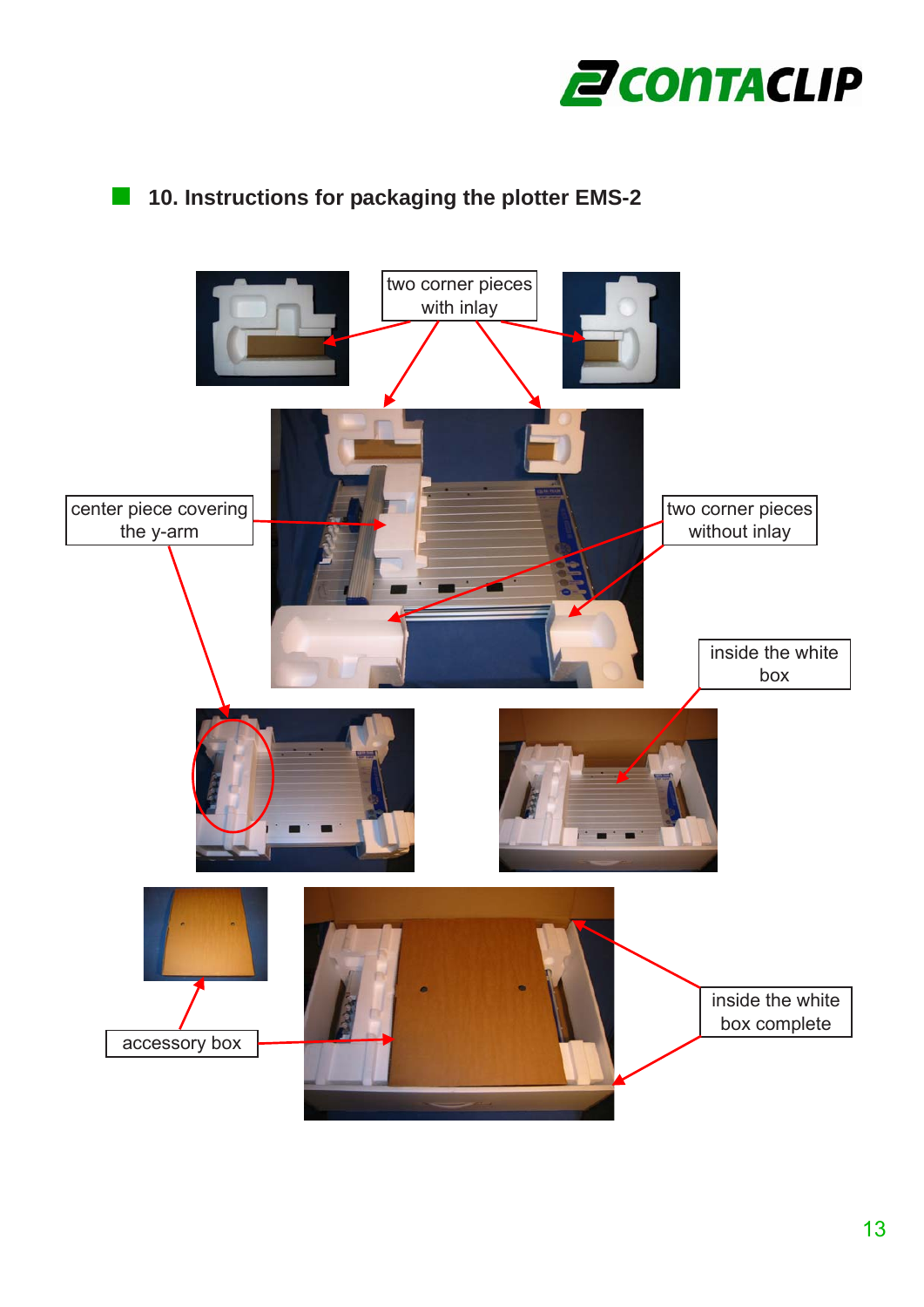

## **11. Safety instructions**

Safety instructions

●Keep the operating instructions in a safe place.

●This device complies with all recognised technical standards and all relevant safety regulations.

●The mains power supply used must correspond with that specified on the name plate.

- ●Use in dry conditions only.
- ●Disconnect the device from the mains socket by pulling the plug, not the cord.
- ●All repairs, including replacement of mains power supply components, must be performed by a qualified service technician.

Säkerhetsföreskrifte

- ●Förvara bruksanvisningen på säker plats.
- ●Denna apparat är tillverkad enligt modern teknik och i enlighet med gällande säkerhetsföreskrifter för elektriska apparater.
- ●Kontrollera uppgifterna på typmärket innan anslutning till eluttag.
- ●Apparaten får endast användas i torra utrymmen.
- ●Dra inte ur kontakten ur eluttaget genom att rycka i sladden.

●Reparationer av denna apparat, inklusive utbyte av el-sladd, får endast utföras av fackman.

Sicherheitshinweise

- ●Bewahren Sie die Gebrauchsanweisung sorgfältig auf.
- ●Dieses Gerät entspricht den anerkannten Regeln der Technik und den einschlägigen
- ●Sicherheitsbestimmungen für Gerätesicherheit.
- ●Elektrische Anschlussbedingungen und Angaben auf dem Typenschild müssen übereinstimmen
- ●Gerätenutzung nur in trockenen Räumen
- ●Netzstecker nicht am Kabel aus der Steckdose ziehen
- ●Reparaturen an diesem Gerät, einschließlich der Austausch der Netzzuleitung,

dürfen nur von Fachkräften durchgeführt werden